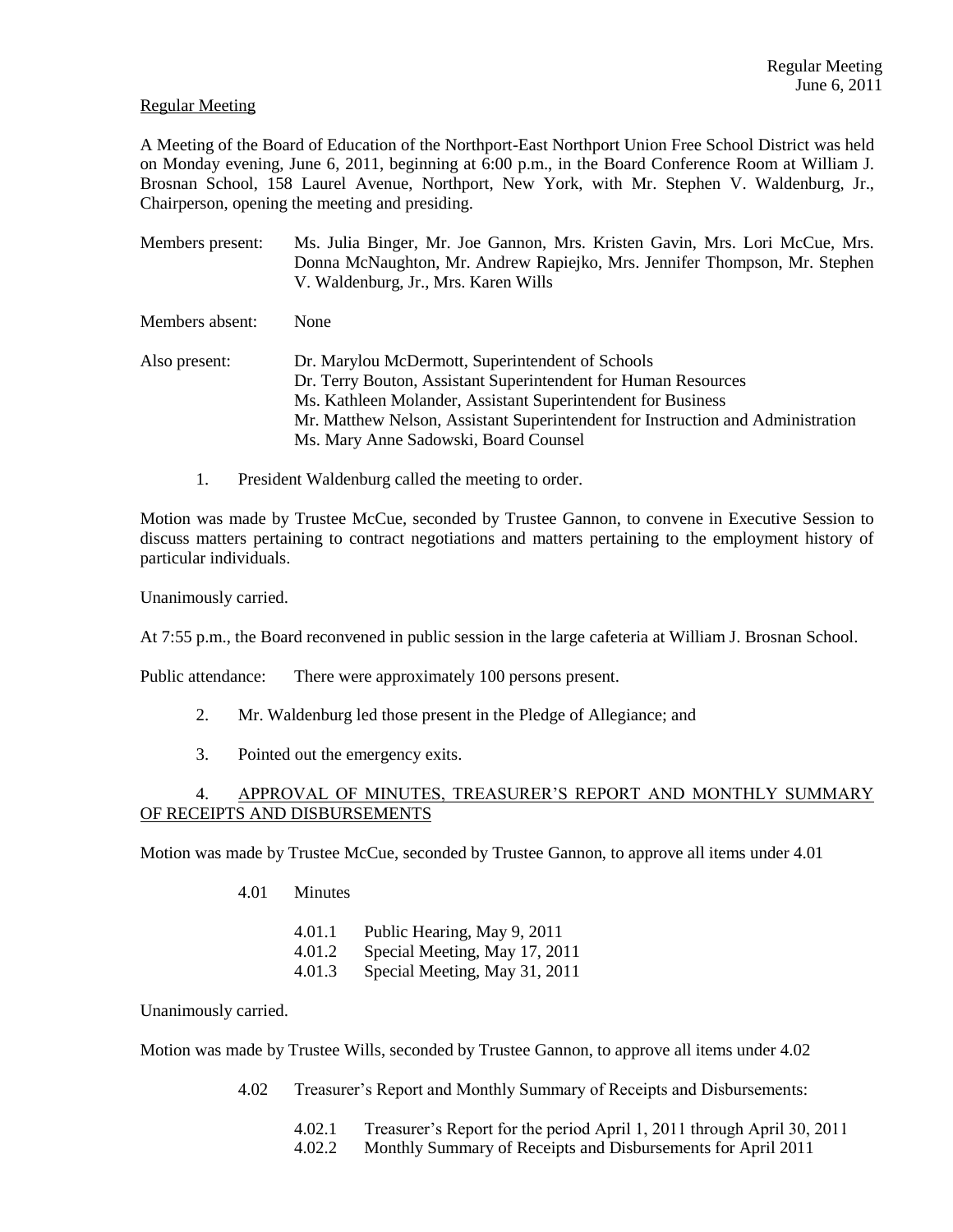Unanimously carried.

4.03 For Information: Claims Auditor's Report for Warrants and Schedule of Claims and Payroll Audit

4.03.1 Warrants and Schedule of Claims for payment dated:

February 2011 (Wire Transfer Report), February 15, 2011 (Accounts Payable Warrant), February 11, 2011 (Payroll Trust & Agency Warrant), February 28, 2011 (Accounts Payable Warrant), February 25, 2011 (Payroll Trust & Agency Warrant), February 2011 (Claims Audit Report), March 2011 (Wire Transfer Report), March 15, 2011 (Accounts Payable Warrant), March 11, 2011 (Payroll Trust & Agency Warrant), March 31, 2011 (Accounts Payable Warrant), March 25, 2011 (Payroll Trust & Agency Warrant), March 2011 (Claims Audit Report), April 2011 ( Wire Transfer Report), April 15, 2011 (Accounts Payable Warrant), April 8, 2011 (Payroll Trust & Agency Warrant), April 30, 2011 (Accounts Payable Warrant), April 21, 2011 (Payroll Trust & Agency Warrant), April 2011 (Claims Audit Report)

4.03.2 Payroll Audit for distributions dated:

February 11, 2011 (Northport High School), March 25, 2011 (East Northport Middle School), April 8, 2011 (Ocean Avenue Elementary School), May 6, 2011 (Dickinson Avenue Elementary School)

# 5. SPECIAL REPORT/ANNOUNCEMENTS FROM THE SUPERINTENDENT

Dr. McDermott announced that Relay for Life, a wonderful community event spearheaded by Mr. David Storch, was held at Northport High School on Saturday.

Dr. McDermott commended Dickinson Avenue Elementary School Principal, Anne Whooley, for assisting an ill parent during the 5<sup>th</sup> grade Washington Trip and for taking care of her Dickinson Avenue family. Dr. McDermott presented Ms. Whooley with a dozen roses.

5.01 Accomplishments of Staff and Students

5.01.1 Mr. Scott Pellegrino, Elementary Science Instructional Coordinator, introduced the following elementary student Science Fair Award Recipients:

Brookhaven National Laboratory Elementary School Science Fair Meghan Guydish, Kindergarten, "Colors of Light: The Best Color for Beans" Paige Schilling, Kindergarten, "Cloudy with a Chance of Lean Meatballs" Peyton Schilling, 1<sup>st</sup> Grade, "Gluten Free Paper Mache" Leah Stratigos, 1<sup>st</sup> Grade, "Which Toothpaste Works Best?" Keito Judson-Teranishi, 2<sup>nd</sup> Grade, "Will the Most Popular Chocolate for Eating Make the Most Popular Brownies?" Isabella DeBrino,  $3<sup>rd</sup>$  Grade, "Weather the Weather" Julia Bartlett, 4<sup>th</sup> Grade, "Weather or Not"

5.01.2 Mr. Bryan Horan, Science Research Coordinator, introduced the following Middle School Science Fair Award Recipients:

Northport Middle School's Science Fair 1<sup>st</sup> Place Winners Emily Ramonetti and Cheri Zheng-Fredericks,  $6<sup>th</sup>$  Grade, "The effect sounds have on the growth of green bean plants" Katie Eyring, 7<sup>th</sup> Grade, "Keep it hot!" Olivia Wallace and Campbell Bereck, 8<sup>th</sup> Grade, "Stained or smudged"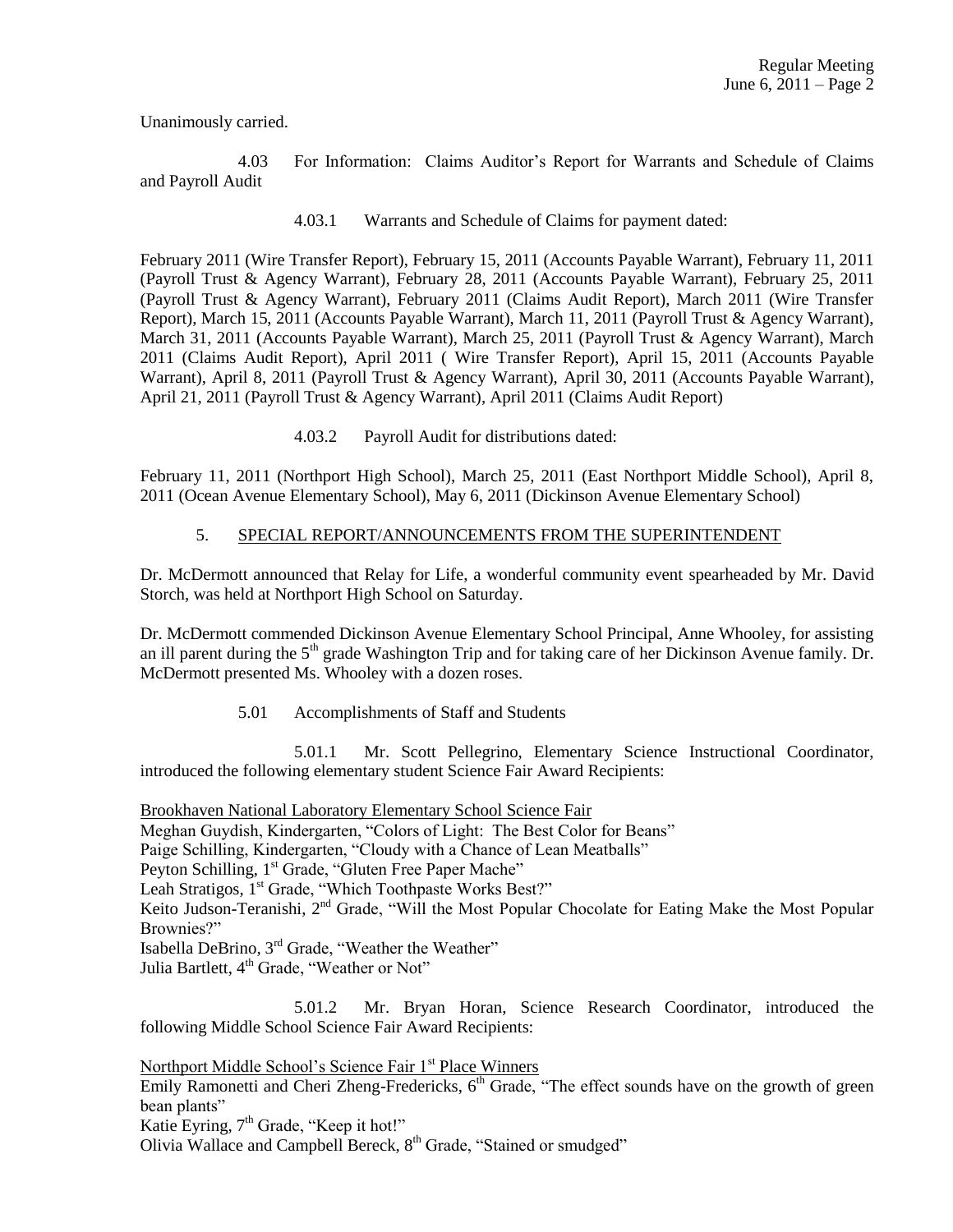5.01.3 Dr. Patricia Schmitt, English Chairperson K-12, introduced the following English Award Recipients:

Dartmouth College Book Award Molly Baron

Fairfield University Book Award Janna Nunziato

President Waldenburg and Dr. McDermott congratulated the award recipients and presented them with a commendation from the Board.

5.02 For Information – Review of changes to the Elementary School Conduct and Discipline Handbook for grades K-5 and changes to the Middle School Student Handbook

> 5.02.1 Elementary School Conduct and Discipline Handbook for grades K-5 5.02.2 Middle School Student Handbook

5.03 The President of the Board reviewed the upcoming meetings of June  $20^{th}$ , July  $6^{th}$ Annual Organization, and August  $29<sup>th</sup>$ 

5.04. Review of Instructional Initiatives in the following area:

5.04.1 Mr. McGrath noted in follow-up to his Technology Initiative presentation that the Project Lead the Way program has been recertified and the certification process went quickly and smoothly. The certification representatives from Rochester spoke very highly of the department and its goals and initiatives.

Mr. McGrath stated that the 2010-2011 Science Initiatives include utilizing *Moodle* content management system as a tool to survey, assess, and revise current elementary science curricula to include opportunities for differentiation of instruction; utilizing professional development opportunities to improve articulation between the elementary science curriculum for grade five with the middle-level curricula for grades 6-8 to best prepare students for success on the Intermediate Level Science Assessment; and utilizing professional development opportunities to develop procedures for design and implementation of common mid-year assessments in all Regent-level science courses as a vehicle for measuring student growth.

Mr. McGrath noted strong achievement in the elementary level science performance and reviewed the Grade 4 data. Mr. McGrath also stated there was strong achievement in the intermediate level science performance and reviewed the Grade 8 level science assessment data. At the commencement level, Mr. McGrath noted strong overall performance levels in Regents, Advanced Placement and IB science course exams, and reviewed the corresponding data.

There was a brief discussion regarding science research sequence, the Brookhaven National Laboratory Environmental Stewardship, Regents exam results, intermediate level science assessment results, differentiation of instruction at the elementary level, and the AP and IB programs.

President Waldenburg thanked Mr. McGrath for his informative report.

# 6. COMMUNICATIONS

President Waldenburg read the following statement: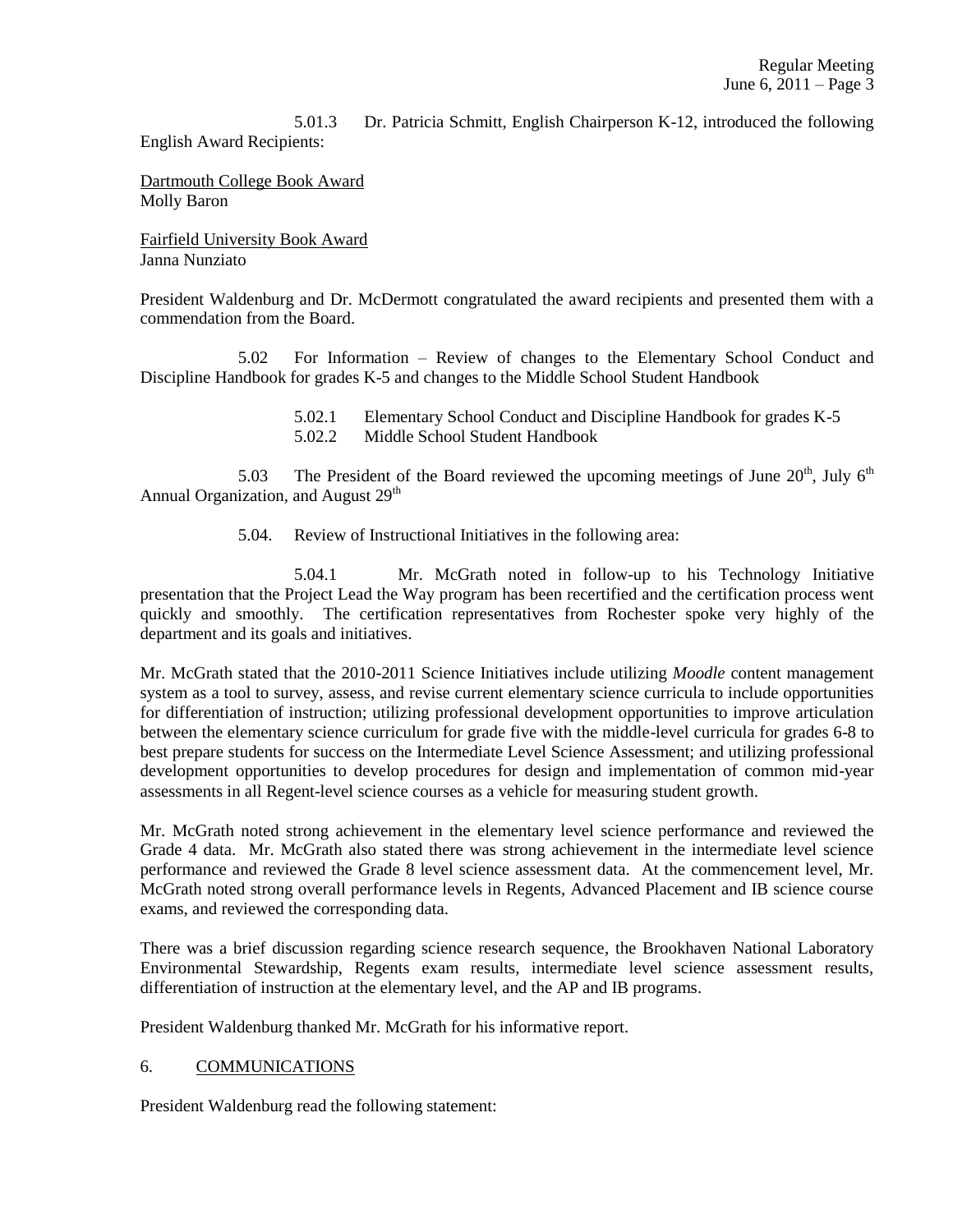"I want to take this opportunity to speak to the community because there have been issues raised both in public meetings and the local media with regard to the Board's conduct relating to Executive Sessions.

The Board of Education is the legally constituted corporate governing body of the Northport-East Northport Union Free School District. As such, the Board acts in accordance with authority and responsibility vested in it by federal and state laws, rules, and regulations on behalf of the district's students and citizens. Each member of our corporate board takes an oath to uphold the Constitution of the United States and the State of New York to the best of his/her ability as a trustee. I believe all of our trustees are dedicated public servants who respect their ultimate responsibility of being stewards of the public trust. Nothing is more important to each of them and myself than our personal and professional integrity.

In its governance, the Board has a myriad of responsibilities: to assure high quality education for each of its students, to provide long range planning for the District, to craft district-wide policies, to monitor fiscal responsibility and to confer tenure on well deserving professionals.

Most of the Board's work is conducted in public session through action where items are presented to the Board to review, discuss and vote upon. Sometimes however it is necessary for the Board to convene into Executive Session for topics that may not be discussed in public. The use of Executive Session to discuss these topics, protects the best interest of the District and protects the rights of an individual or corporation. Some of these topics include but are not limited to items that would endanger public safety, information related to a criminal offense, the employment history of an individual or corporation, or the sale or lease of real property.

In recent weeks there have been published statements indicating that the Board of Education through its advisory audit committee convened improperly into an executive session to discuss the District's internal audit report. Although fact the reason stated for the executive session "to discuss the internal audit report" was not valid, two of the topics anticipated and ultimately discussed in that Executive Session were. It was anticipated that the employment history of both a corporation and an individual as they related to the internal audit were to be discussed. They were in fact discussed. If this individual and/or corporation were discussed in public, it would not only show a lack of respect for those being discussed, but could financially harm the district by exposing it to potential litigation.

Therefore, the intent of the Board was not to conceal the District's financial information in the audit report since it was subsequently posted on the District's website but to protect the identity of an individual or corporation and ultimately the District itself.

Since that time, the Board has been most deliberate about the reasons stated for convening into Executive Session, adhering strictly to the letter of the law. Even the Committee on Open Government opined that the District, with regard to its Executive Session, is in full compliance with the Open Government meetings law. Although the reasons for an executive session must be posted, minutes are not taken because these discussions must remain confidential for reasons already stated.

As President of the Board of Education, I ask that you understand the Board's collective commitment to the honor of our District and community. We will continue to serve our children and fellow residents with the sincerity and integrity this community deserves."

Vice President Wills read the following statement:

"I moved to this District in October of my freshman year of high school. I was already enrolled in an all-girls' Catholic High School in Syosset. Although I'd lived in East Northport, I did not feel like I was a part of this community until my children attended the Northport-East Northport Schools. I began volunteering as the recording secretary of SEPTA. Eventually, I was elected the Co-President of SEPTA,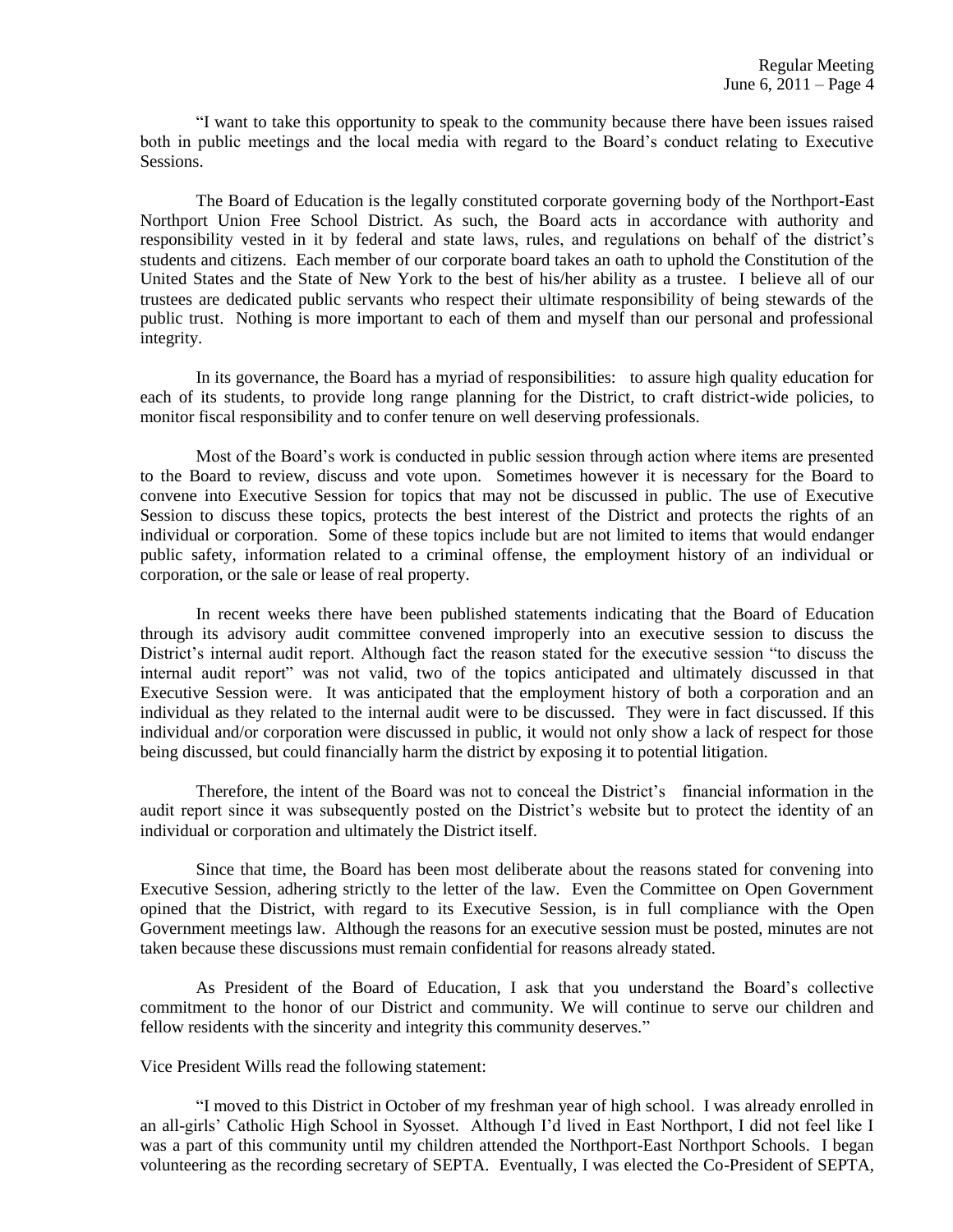Co-President of PTA Council, and President of FRIENNDS. When I was first elected to the Board of Education in 2008, I felt that it was an honor and a privilege to hold the title of Trustee. I immediately rolled up my sleeves and went to all of the trainings that were required and spent nearly 3-4 evenings a week attending various meetings and functions as a representative of this Board. I took this responsibility very seriously and have always respected the rules by which to carry out the stewardship to which I was entrusted. In this role, nothing has been more important to me than my personal honor and integrity.

At the suggestion of a community member, I decided that I would attend the audit committee meetings. In fact, many Board members have sat in on these meetings, so that we may become more informed. Recent editorials in a local paper stated that I was an "architect of moving a discussion of the audit committee's financial audit behind closed doors". This is untrue. To suggest that this action was "suspicious and unfair to the public" is not a matter of debate. It is a matter of ethics and morality.

In all of my ten years plus of dedicated service to the Northport-East Northport Schools my professional integrity has never been called into question. I have enjoyed many years of volunteering and have gotten to know some wonderful people. I can comfortably say that this is my home.

My most memorable and rewarding personal experience was handing my daughter her diploma. I have been there when your children reached milestones of progress, big and small. I have also been there to share in your unimaginable losses. I have attended many events where your children have set records and broken them! When I look to the accomplishments of your children, I feel so proud to have served them and you.

As I look forward to my final days in office, and putting this subject behind me, I would like to thank all of you who have sent me an email, a card, stopped me in passing, or made a phone call. It has really meant a lot to me that you have shared your unwavering support for the work I have done. I'd also like to thank my fellow Board members and Superintendent McDermott and all of her staff. And, thank you for giving me this tremendous opportunity."

6.01 E-mail from Mr. Will Sneid, received May 23, 2011, re:  $7<sup>th</sup>$  Grade German

Mr. Sneid did not attend the meeting. There was a discussion of middle school German enrollment, the possibility of merging classes via video link, and offering German in a hybrid online environment.

6.02 E-mail from Mr. & Mrs. Jeff Josephson, received May 31, 2011, re: Special Education

Mrs. Josephson addressed the Board and stated that she is concerned about the change in the Special Education Department in the District, noting that the Special Education philosophy, culture and organization are changing. Mrs. Josephson stated that approximately 900 students are classified and more and more students are going to BOCES for screenings. Children not fitting into a mold are being forced out at every level which is unfair and discriminatory. Mrs. Josephson stated that special needs children should not be isolated and only taught with special needs students.

Vice President Wills stated that the Board of Education cannot supersede a CSE determination and that the District has always been very accommodating in terms of reaching out to students and providing programs. Mrs. Wills stated that she supports and recommends to her fellow trustees that they support Special Education in the District to the fullest extent possible.

President Waldenburg stated that he agreed with Vice President Wills and encouraged Mrs. Josephson to setup a meeting with the Superintendent.

There was a request for the Special Education department to present initiatives.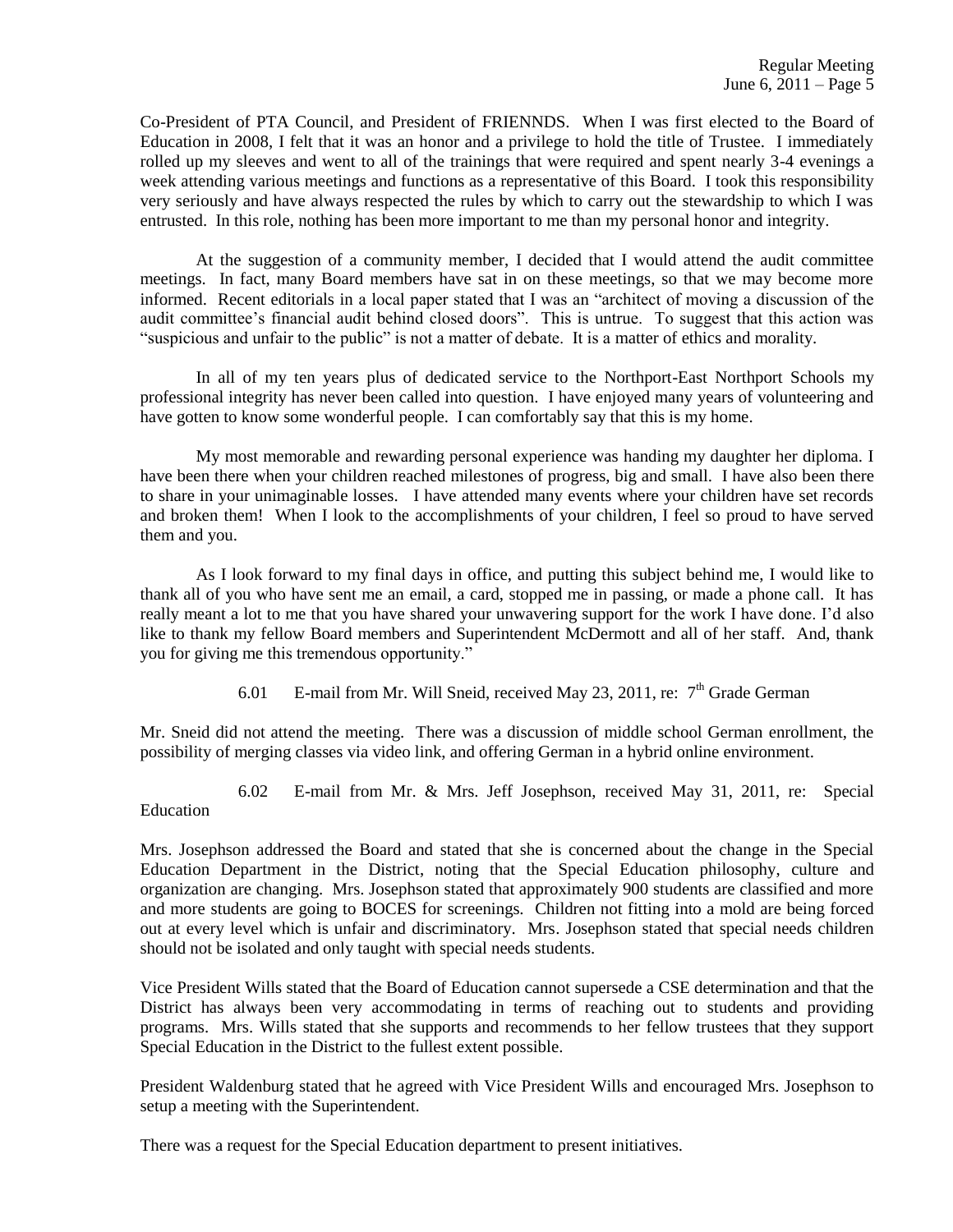## 7. PUBLIC PARTICIPATION

President Waldenburg stated that all communications go to the Board members and the entire board sees all communications.

| Name<br>Lori McCue<br><b>Board Trustee</b> | Comment<br>Stated that the Art and Music Festival was held on Sunday and the talent<br>of the students in art, music, fashion and individual performances was<br>outstanding.                                                                                                                            |
|--------------------------------------------|----------------------------------------------------------------------------------------------------------------------------------------------------------------------------------------------------------------------------------------------------------------------------------------------------------|
| Jenna Rugile<br>Parent                     | Stated that she has four kids in the district and the Bellerose 5 <sup>th</sup> grade<br>chorus won gold with distinction honor at NYSSMA and should be<br>honored at a Board meeting. Mrs. Rugile requested an opportunity to<br>discuss privately with other parents the personnel issue at Bellerose. |

Dr. McDermott stated that the District was directed by Board Counsel not to discuss personnel matters.

Ms. Mary Anne Sadowski, Board Counsel, stated that it is not appropriate to entertain a discussion back and forth and that matters of personnel are subject to privacy.

Dr. McDermott stated that she cannot talk about reasons why people may or may not be coming back to the District. Dr. McDermott stated that no decisions are made lightly. They are made with careful judgment, always with the best interest of the children. Dr. McDermott noted that any action taken is done with very careful consideration and a full evaluation of any professional that works in the District.

| Debbie Sullivan | Asked if there was an update on contract negotiations |
|-----------------|-------------------------------------------------------|
| Patch.com       |                                                       |

President Waldenburg stated that there has not been an update.

| Pete Mainetti | Stated that the Board should discuss as much as possible in open session    |
|---------------|-----------------------------------------------------------------------------|
| Parent        | before going into executive session. Mr. Mainetti asked if there will be a  |
|               | point in the future when the public will be able to get information on what |
|               | happened with the Bellerose Avenue teacher.                                 |

Ms. Mary Anne Sadowski, Board Counsel, stated that personnel decisions are reserved to the purview of the Board of Education and to protect the rights of the individual employed by the District.

| Monica Greenwood<br>Parent                       | Stated that this is the second time in a short period that a teacher has been<br>terminated midyear. Ms. Greenwood stated that the Board should<br>consider the audience when the news is presented and a better procedure<br>is needed.    |
|--------------------------------------------------|---------------------------------------------------------------------------------------------------------------------------------------------------------------------------------------------------------------------------------------------|
| <b>Antoinette Blanck</b><br><b>UTN</b> President | Stated that she is greatly concerned about the confidentiality of the<br>individual being discussed and urged the Board of Education to do<br>whatever it can to protect the privacy and confidentiality of the UTN's<br>members and staff. |
| Rob Dennis<br>Language Teacher                   | Stated that he is concerned that there will not be enough interest in the<br>German language at the high school next year. Mr. Dennis stated that he<br>wants a global department that offers a variety for students.                       |

President Waldenburg stated that he would personally welcome any suggestions to increase interest in the German language.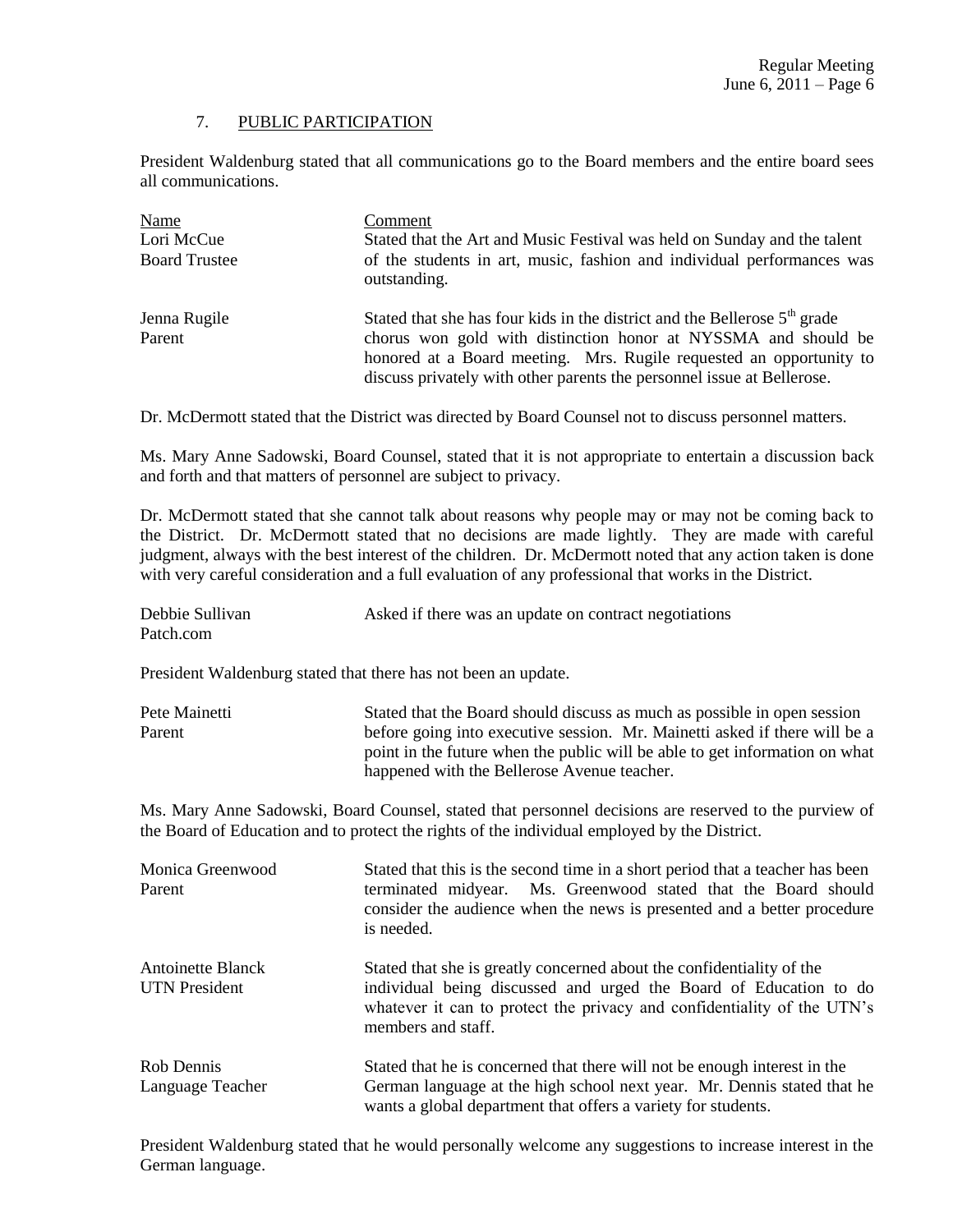Fred Trudwig, Jr. Asked if the legal matter regarding reimbursement for the special needs Parent program from Albany has been resolved and if the District has received money from the State.

Ms. Kathleen Molander, Assistant Superintendent for Business, stated that the District has received approximately \$1.4 million from the State through the assistance of Special Education Chairperson Allison Giaimo.

| Andrew Rapiejko      | Asked if there was a possibility of offering an introductory German class |
|----------------------|---------------------------------------------------------------------------|
| <b>Board Trustee</b> | in the $9th$ Grade.                                                       |

There was a discussion of offering German as a second language choice, student interest in sign language, and assuring students that their language choice will be available in the higher levels.

Motion was made by Trustee Gannon, seconded by Trustee McCue, to approve all items under 8. and 9., including Supplemental 8.01.2 (Schedule B #7-11) and Supplemental 8.02.2, and excluding severed item 8.01.5

## 8. SUPERINTENDENT'S REPORT, GENERAL

8.01 Personnel Schedules, each dated June 6, 2011, and each attached and made part of the official minutes:

- 8.01.1 Schedule A Certified Staff
- 8.01.2 Schedule B Non-Instructional Staff (including Supplemental #7-11)
- 8.01.3 Schedule D Extra Pay
- 8.01.4 Schedule J Committee on Special Education
- 8.01.5 SEVERED
- 8.01.6 Schedule M Tenure
- 8.02 Receiving for a first reading the following textbooks:
	- 8.02.1 Reading for Writers English Composition, Grade 11 Jo Ray McCuen-Metherell, Anthony C. Winkler Wadsworth, Cengage Learning
	- 8.02.2 Go Math! Math, Grades K-5 Dixon et.al. **Houghton Mifflin Harcourt**

8.03 Approving a request to the State for an exemption from the requirement for a breakfast program

8.04 Rescinding the following policies (second reading):

8.04.1 Policy #4116.24 "Personnel – Duties and Responsibilities"

- 8.04.2 Policy #9410 "Date of Board Elections"
- 8.04.3 Policy #9510/9520 "Absentee Ballots/Disabled Voters"

8.05 Authorizing the Superintendent to sign a Revocable License between the Department of Veterans Affairs and the Northport-East Northport Union Free School District for use of the Department of Veterans Affairs, Northport Medical Center's pool in Building 88 to provide Continuing Education and Recreational Programs

8.06 Approving requests for travel for students to countries outside of the United States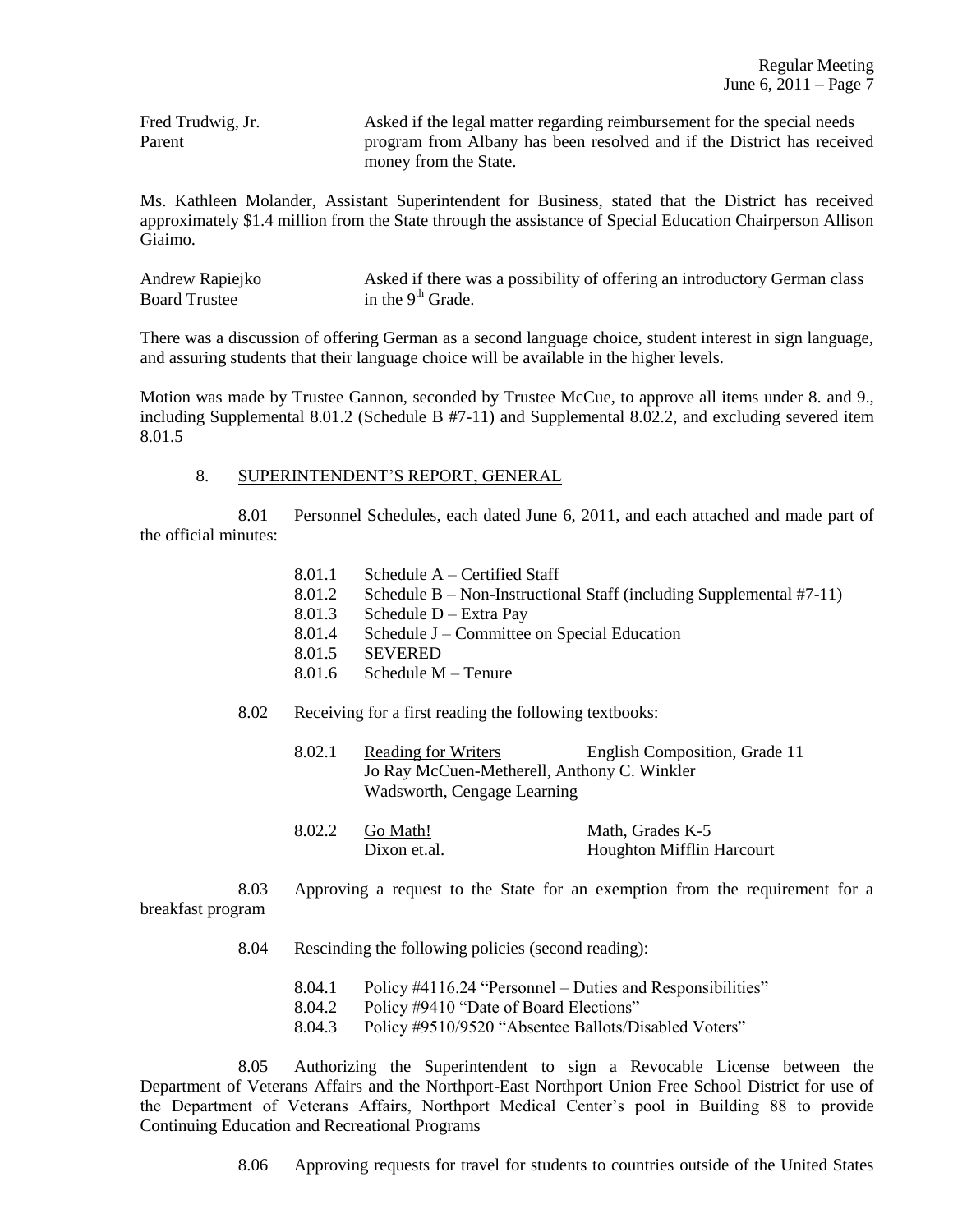during the 2011-2012 school year:

Italy (Verona, Venice, Florence, Rome) April 4 – April 13, 2012 Spain/Portugal (Lisbon, Seville, Cadiz, Malaga, Morocco) February 17 – February 26, 2012

#### 9. SUPERINTENDENT'S REPORT FINANCIAL

9.01 Taking specified action on the following BIDS:

#### EDUCATIONAL:

| 9.01.1 | Award – Science Supplies $&$ Equipment    |
|--------|-------------------------------------------|
| 9.01.2 | Award – Art Supplies $&$ Equipment        |
| 9.01.3 | Award – Technology Supplies $&$ Equipment |
| 9.01.4 | Award – District-wide Printing            |

9.02 Receiving the following donations to the District:

9.02.1 \$1,000 from Martha Florin to the Michael C. Kauffman Memorial Scholarship 9.02.2 \$500.00 from David Quigley to the Laurene G. Quigley Memorial Scholarship

9.03 Approving transfer of general fund appropriations in the 2010-2011 budget

9.04 Authorizing the Board President to sign a contract with the following district to provide Health Services for Northport-East Northport students attending school in that district during the 2010-2011 school year:

9.04.1 Commack Union Free School District, twenty (20) students attending Holy Family Regional School, and two (2) students attending Jewish Academy @ \$550.95, totaling \$12,120.90

9.05 Approving a New York State Bar Association Grant in the amount of \$6,366.10 to be used to support the expenses related to the 2011 Law and Civic Education Summer Institute to be held at Northport High School June 27 through June 30, 2011.

9.06 Approving an engagement letter from Albrecht, Viggiano, Zureck & Company, PC for the preparation of the June 30, 2011 financial statements.

9.07 Approving the following resolution:

"BE IT RESOLVED, that the Board of Education hereby approves the expenditure of funds from the Employee Benefit Accrued Liability Reserve pursuant to General Municipal Law Section 6-p for the 2010-2011 fiscal year in the amount of \$6,703.96 and to increase the appropriations A9089.1601.00.6001 by \$6,703.96"

Vote on Trustee Gannon's motion to approve all items under 8. and 9., including Supplemental 8.01.2 (Schedule B #7-11) and Supplemental 8.02.2, and excluding severed item 8.01.5 was unanimously carried.

President Waldenburg congratulated High School Assistant Principal Nelson Iocolano and District Chairperson of World Languages Jennifer Nesfield on their tenure approval.

Motion was made by Trustee Gannon, seconded by Trustee McCue to approve item 8.01.5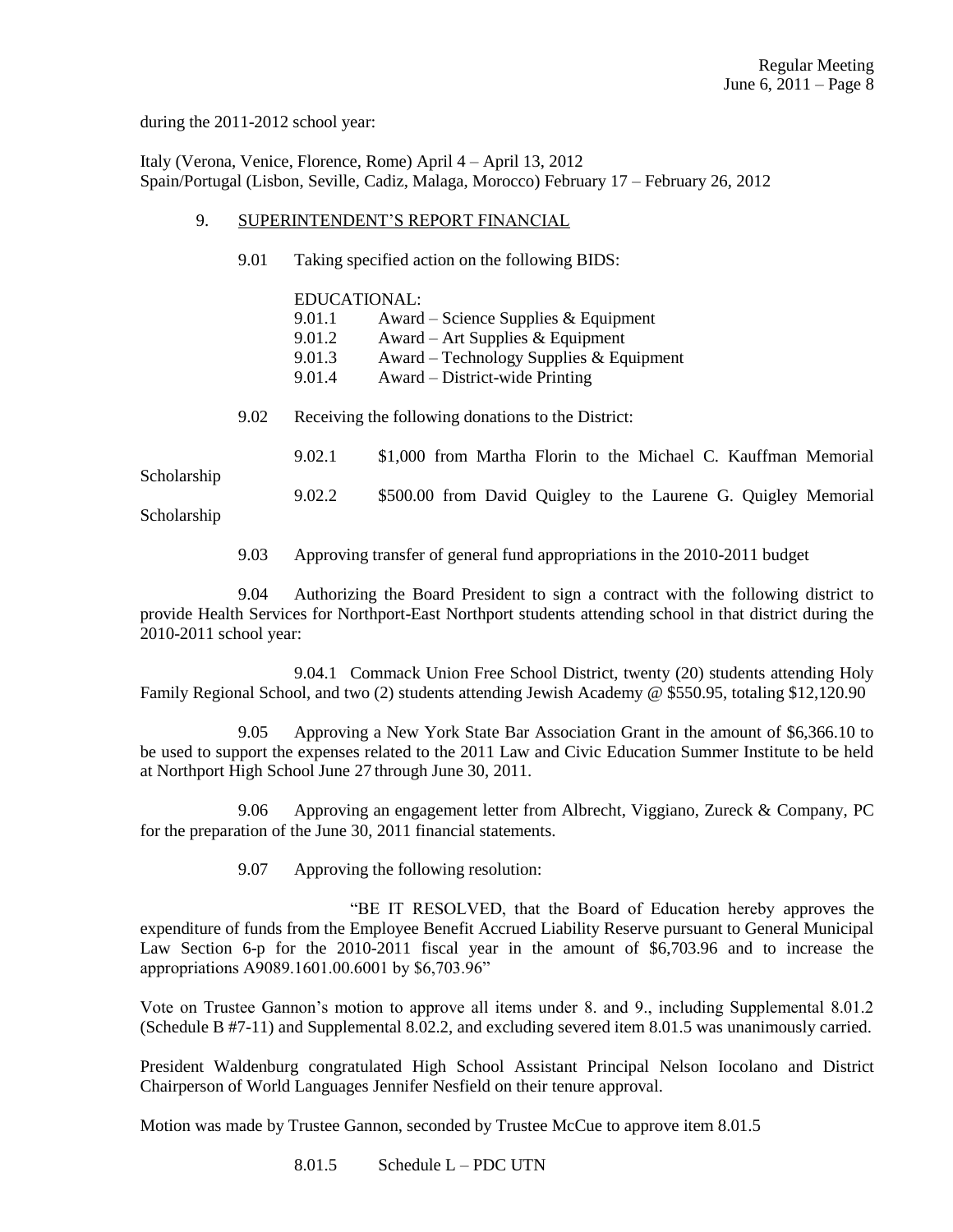In response to a question, Principal Whooley stated that regular substitute special education teachers will be provided and there is a strong teaching assistant for support in the classroom. Ms. Whooley stated that she is confidence that there will be appropriate support for the students on that day.

Vote on Trustee Gannon's motion to approve item 8.01.5 was unanimously carried.

#### 10. SUPERINTENDENT'S REPORT – FOR INFORMATION ONLY

- 10.01 Schedule H Use of Facilities
- 10.02 Schedule I Home Instruction
- 10.03 Student Activity Account Reports for April 2011 from:

| 10.03.1 | Northport High School |
|---------|-----------------------|
|         |                       |

- 10.03.2 East Northport Middle School
- 10.03.3 Northport Middle School
- 10.04 Investment Report for April 2011
- 10.05 Collateral Schedule for April 2011
- 10.06 Bank Reconciliation Report for April 2011
- 10.07 Monthly Revenue and Budget Status Report as of April 2011

#### 11. UNFINISHED BUSINESS

11.01 Motion was made by Trustee Gannon, seconded by Trustee Wills, to approve the following resolution:

"BE IT RESOLVED, that the New York State School Boards Association support an amendment to the Suffolk County Tax Act, Bill A03911, to adjust the tax collection schedule to coincide with the encumbrances that are incurred by school districts starting with each fiscal year commencing July 1, so as to reduce the interest incurred as a result of the acquisition of tax anticipation notes (commonly referred to as TANs)"

Vice President Wills stated that she spoke with Dr. Mensch from Western Suffolk BOCES asking their support in cosponsoring the resolution. Mrs. Wills requested a letter be sent to Western Suffolk BOCES and the Commack Union Free School District asking for their support.

Dr. McDermott stated that this will have far reaching implications for all of Suffolk County.

Vote on Trustee Gannon's motion was unanimously carried.

#### 12. NEW BUSINESS

12.01 Discussion of school bus seating capacity

Vice President Wills stated that on May 3, 2011 the State Education Department released a clarification of the Commissioner's decision regarding providing a bus seat for every student. Mrs. Wills asked if the administration could investigate what kind of cost savings the District could possibly see.